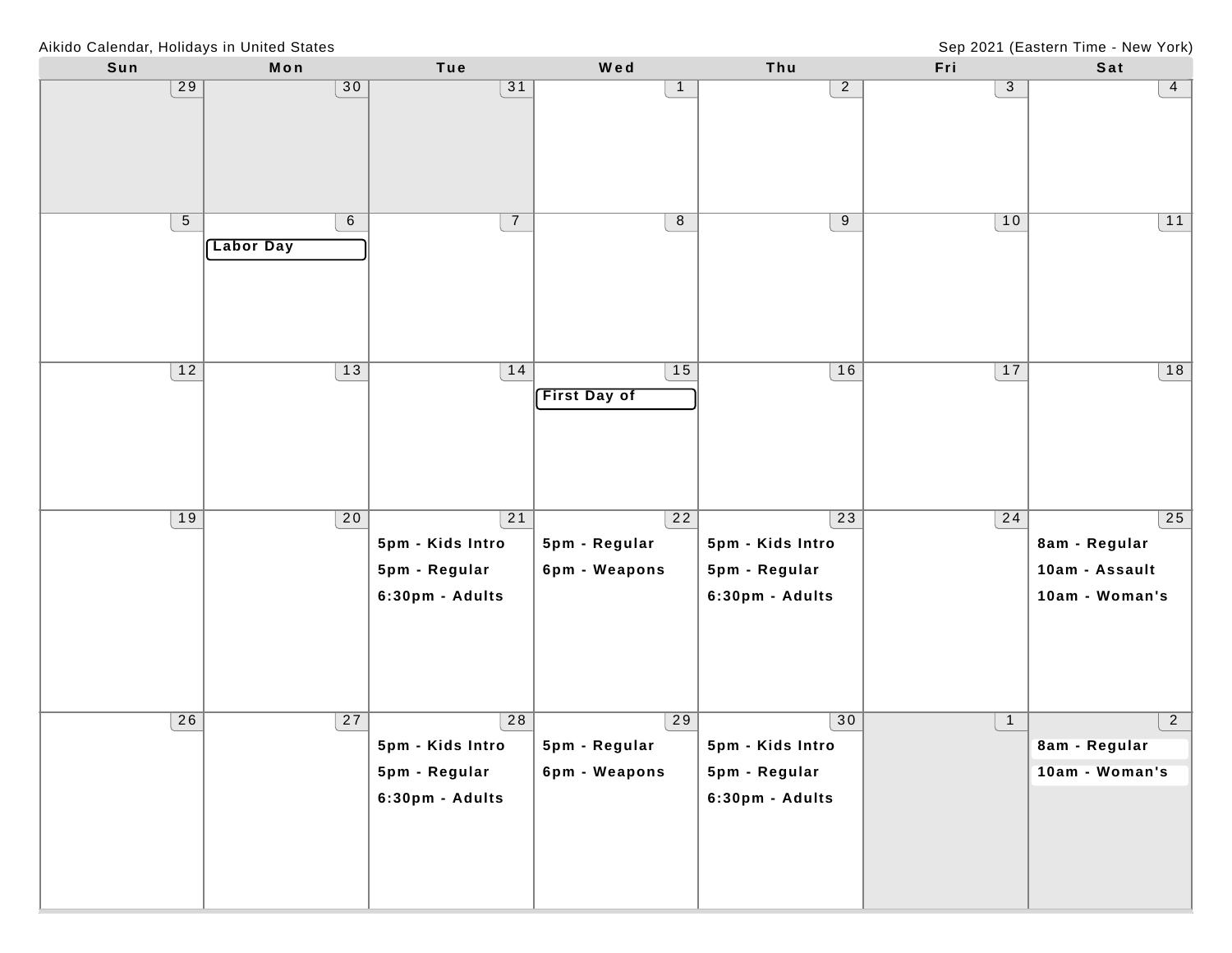Oct 2021 (Eastern Time - New York)

| Sun              | Mon                 | Tue                 | Wed           | Thu              | Fri             | Sat               |
|------------------|---------------------|---------------------|---------------|------------------|-----------------|-------------------|
| 26               | 27                  | 28                  | 29            | 30               | 1               | $\overline{2}$    |
|                  |                     | 5pm - Kids Intro    | 5pm - Regular | 5pm - Kids Intro |                 | 8am - Regular     |
|                  |                     | 5pm - Regular       | 6pm - Weapons | 5pm - Regular    |                 | 10am - Woman's    |
|                  |                     | 6:30pm - Adults     |               | 6:30pm - Adults  |                 |                   |
|                  |                     |                     |               |                  |                 |                   |
| 3                | $\overline{4}$      | 5                   | 6             | $\overline{7}$   | 8               | 9                 |
|                  |                     | 5pm - Kids Intro    | 5pm - Regular | 5pm - Kids Intro |                 | 8am - Regular     |
|                  |                     | 5pm - Regular       | 6pm - Weapons | 5pm - Regular    |                 | 10am - Woman's    |
|                  |                     | 6:30pm - Adults     |               | 6:30pm - Adults  |                 | 12pm - Survivor's |
|                  |                     |                     |               |                  |                 |                   |
| 10               | 11                  | 12                  | 13            | 14               | 15              | 16                |
|                  | <b>Columbus Day</b> | 5pm - Kids Intro    | 5pm - Regular | 5pm - Kids Intro |                 | 8am - Regular     |
|                  | <b>Indigenous</b>   | 5pm - Regular       | 6pm - Weapons | 5pm - Regular    |                 | 10am - Woman's    |
|                  |                     | 6:30pm - Adults     |               | 6:30pm - Adults  |                 | 12pm - Survivor's |
|                  |                     |                     |               |                  |                 |                   |
| 17               | 18                  | 19                  | 20            | 21               | 22              | 23                |
|                  |                     | 5pm - Regular       | 5pm - Regular | 5pm - Regular    |                 | 8am - Regular     |
|                  |                     |                     |               |                  |                 | 10am - Assault    |
|                  |                     |                     |               |                  |                 |                   |
| 24               | 25                  | 26                  | 27            | 28               | 29              | 30                |
|                  |                     | 5pm - Kids Intro    | 5pm - Regular | 5pm - Kids Intro |                 | 8am - Regular     |
|                  |                     | 5pm - Regular       | 6pm - Weapons | 5pm - Regular    |                 |                   |
|                  |                     | 6:30pm - Adults     |               | 6:30pm - Adults  |                 |                   |
|                  |                     |                     |               |                  |                 |                   |
| 31               | $\overline{1}$      | $\overline{2}$      | 3             | $\overline{4}$   | $5\phantom{.0}$ | 6                 |
| <b>Halloween</b> | <b>First Day of</b> | <b>Election Day</b> | 5pm - Regular | 5pm - Kids Intro |                 | 8am - Regular     |
|                  |                     | 5pm - Kids Intro    | 6pm - Weapons | 5pm - Regular    |                 | 10am - Woman's    |
|                  |                     | 5pm - Regular       |               | 6:30pm - Adults  |                 | 12pm - Survivor's |
|                  |                     |                     |               |                  |                 |                   |
|                  |                     | 6:30pm - Adults     |               |                  |                 |                   |
|                  |                     |                     |               |                  |                 |                   |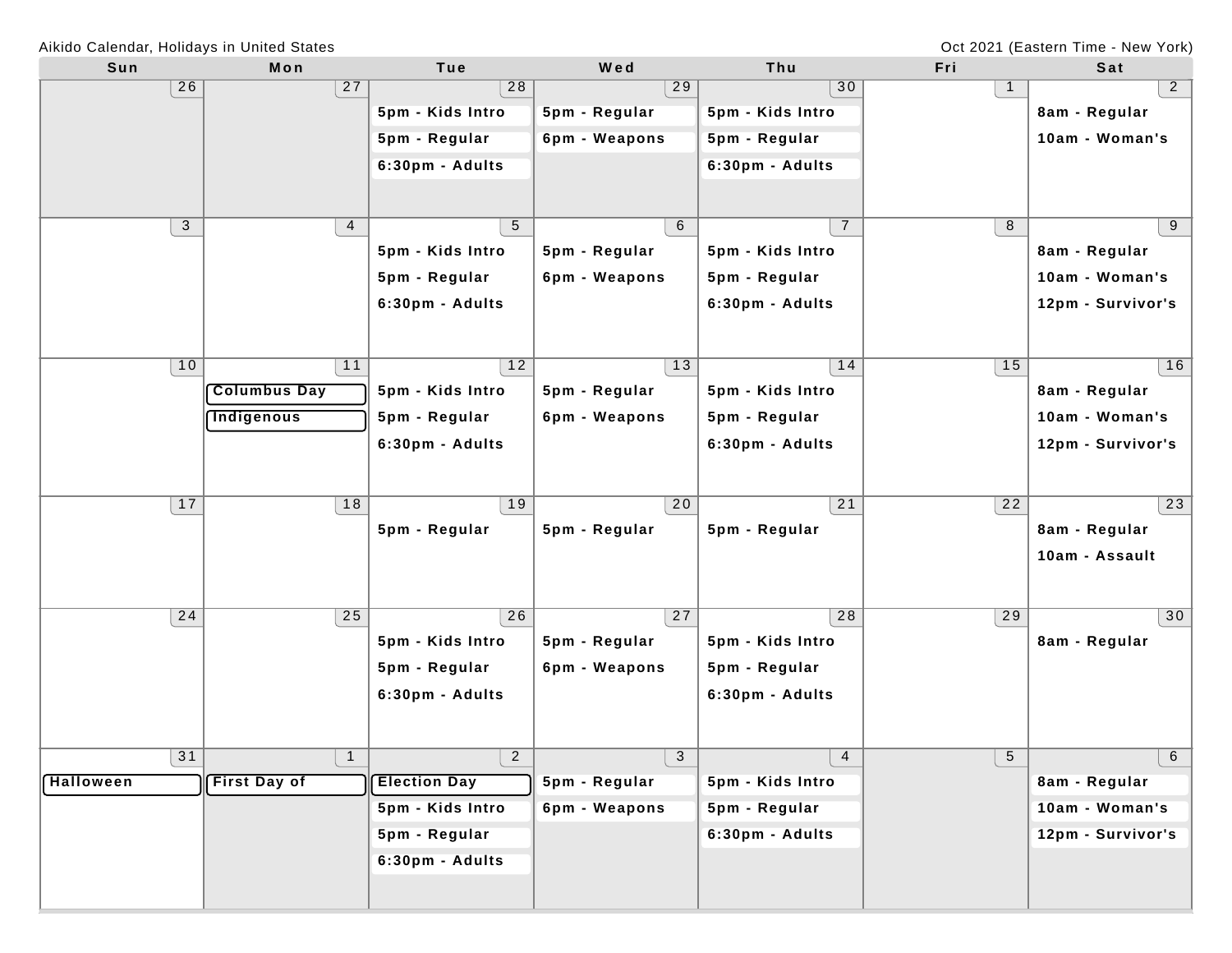Nov 2021 (Eastern Time - New York)

| Sun                    | Mon                 | Tue                 | Wed            | Thu                     | Fri                    | Sat               |
|------------------------|---------------------|---------------------|----------------|-------------------------|------------------------|-------------------|
| 31                     | $\mathbf{1}$        | $\overline{2}$      | 3              | 4                       | 5                      | $6\overline{6}$   |
| <b>Halloween</b>       | <b>First Day of</b> | <b>Election Day</b> | 5pm - Regular  | 5pm - Kids Intro        |                        | 8am - Regular     |
|                        |                     | 5pm - Kids Intro    | 6pm - Weapons  | 5pm - Regular           |                        | 10am - Woman's    |
|                        |                     | 5pm - Regular       |                | 6:30pm - Adults         |                        | 12pm - Survivor's |
|                        |                     | 6:30pm - Adults     |                |                         |                        |                   |
|                        |                     |                     |                |                         |                        |                   |
|                        |                     |                     |                |                         |                        |                   |
|                        |                     |                     |                |                         |                        |                   |
| $\overline{7}$         | 8                   | 9                   | 10             | 11                      | 12                     | 13                |
| <b>Daylight Saving</b> |                     | 5pm - Kids Intro    | 5pm - Regular  | <b>Veterans Day</b>     |                        | 8am - Regular     |
|                        |                     | 5pm - Regular       | 6pm - Weapons  | 5pm - Kids Intro        |                        | 10am - Woman's    |
|                        |                     | 6:30pm - Adults     |                | 5pm - Regular           |                        | 12pm - Survivor's |
|                        |                     |                     |                | 6:30pm - Adults         |                        |                   |
|                        |                     |                     |                |                         |                        |                   |
|                        |                     |                     |                |                         |                        |                   |
|                        |                     |                     |                |                         |                        |                   |
| 14                     | 15                  | 16                  | 17             | 18                      | 19                     | 20                |
|                        |                     | 5pm - Kids Intro    | 5pm - Regular  | 5pm - Kids Intro        |                        | 8am - Regular     |
|                        |                     | 5pm - Regular       | 6pm - Weapons  | 5pm - Regular           |                        | 10am - Woman's    |
|                        |                     | 6:30pm - Adults     |                | 6:30pm - Adults         |                        |                   |
|                        |                     |                     |                |                         |                        |                   |
|                        |                     |                     |                |                         |                        |                   |
| 21                     | 22                  | 23                  | 24             | 25                      | 26                     | 27                |
|                        |                     | 5pm - Regular       |                | <b>Thanksgiving Day</b> | <b>Native American</b> | 10am - Assault    |
|                        |                     |                     |                |                         |                        |                   |
|                        |                     |                     |                |                         |                        |                   |
|                        |                     |                     |                |                         |                        |                   |
| 28                     | 29                  | 30                  | $\overline{1}$ | $\overline{2}$          | 3 <sup>1</sup>         | $\overline{4}$    |
|                        |                     | 5pm - Kids Intro    | 5pm - Regular  | 5pm - Kids Intro        |                        | 8am - Regular     |
|                        |                     | 5pm - Regular       | 6pm - Weapons  | 5pm - Regular           |                        | 10am - Woman's    |
|                        |                     | 6:30pm - Adult      |                | 6:30pm - Adult          |                        | 12pm - Survivor's |
|                        |                     |                     |                |                         |                        |                   |
|                        |                     |                     |                |                         |                        |                   |
|                        |                     |                     |                |                         |                        |                   |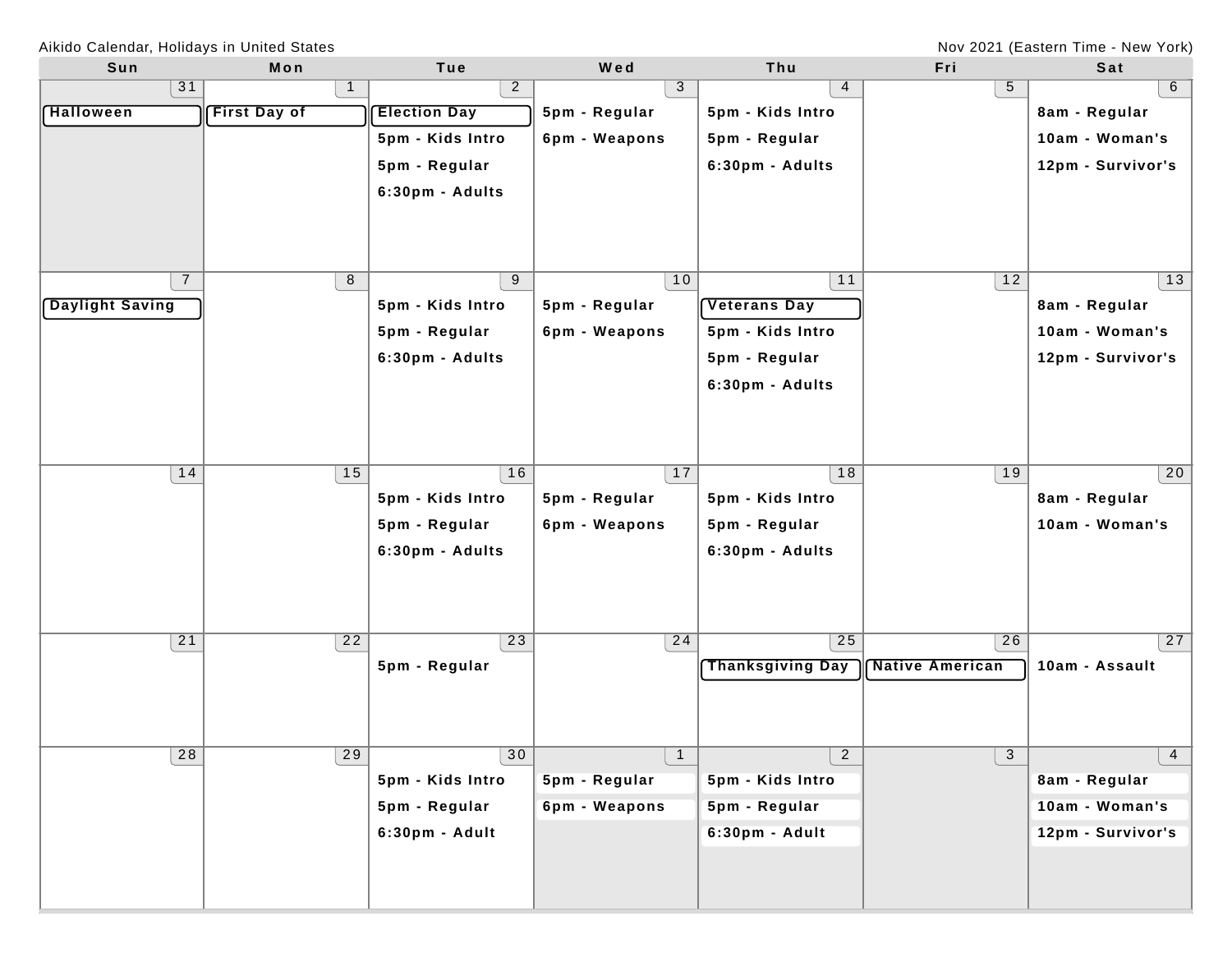Dec 2021 (Eastern Time - New York)

Aikido Calendar, Holidays in United States

| Sun            | Mon             | Tue              | Wed             | Thu              | Fri                   | Sat                   |
|----------------|-----------------|------------------|-----------------|------------------|-----------------------|-----------------------|
| 28             | 29              | 30               |                 | $\overline{a}$   | 3                     | $\overline{4}$        |
|                |                 | 5pm - Kids Intro | 5pm - Regular   | 5pm - Kids Intro |                       | 8am - Regular         |
|                |                 | 5pm - Regular    | 6pm - Weapons   | 5pm - Regular    |                       | 10am - Woman's        |
|                |                 | 6:30pm - Adult   |                 | 6:30pm - Adult   |                       | 12pm - Survivor's     |
|                |                 |                  |                 |                  |                       |                       |
|                |                 |                  |                 |                  |                       |                       |
|                |                 |                  |                 |                  |                       |                       |
| $\overline{5}$ | $6\overline{6}$ | $\overline{7}$   | 8               | 9                | 10                    | 11                    |
|                |                 | 5pm - Kids Intro | 5pm - Regular   | 5pm - Kids Intro |                       | 8am - Regular         |
|                |                 |                  |                 |                  |                       |                       |
|                |                 | 5pm - Regular    | 6pm - Weapons   | 5pm - Regular    |                       | 10am - Woman's        |
|                |                 | 6:30pm - Adult   |                 | 6:30pm - Adult   |                       | 12pm - Survivor's     |
|                |                 |                  |                 |                  |                       |                       |
|                |                 |                  |                 |                  |                       |                       |
|                |                 |                  |                 |                  |                       |                       |
| 12             | 13              | 14               | 15              | 16               | 17                    | 18                    |
|                |                 | 5pm - Kids Intro | 5pm - Regular   | 5pm - Kids Intro |                       | 8am - Regular         |
|                |                 | 5pm - Regular    | 6pm - Weapons   | 5pm - Regular    |                       | 10am - Woman's        |
|                |                 | 6:30pm - Adult   |                 | 6:30pm - Adult   |                       | 12pm - Assault        |
|                |                 |                  |                 |                  |                       |                       |
|                |                 |                  |                 |                  |                       |                       |
|                |                 |                  |                 |                  |                       |                       |
| 19             | 20              | 21               | $\overline{22}$ | 23               | 24                    | 25                    |
|                |                 |                  |                 |                  | <b>Christmas Eve</b>  | <b>Christmas Day</b>  |
|                |                 |                  |                 |                  |                       |                       |
|                |                 |                  |                 |                  | Day off for           | 10am - Assault        |
|                |                 |                  |                 |                  |                       |                       |
|                |                 |                  |                 |                  |                       |                       |
|                |                 |                  |                 |                  |                       |                       |
| 26             | $\overline{27}$ | $\overline{28}$  | $\overline{29}$ | 30               | 31                    | $\mathbf{1}$          |
|                |                 |                  |                 |                  | Day off for New       | <b>New Year's Day</b> |
|                |                 |                  |                 |                  | <b>New Year's Eve</b> |                       |
|                |                 |                  |                 |                  |                       |                       |
|                |                 |                  |                 |                  |                       |                       |
|                |                 |                  |                 |                  |                       |                       |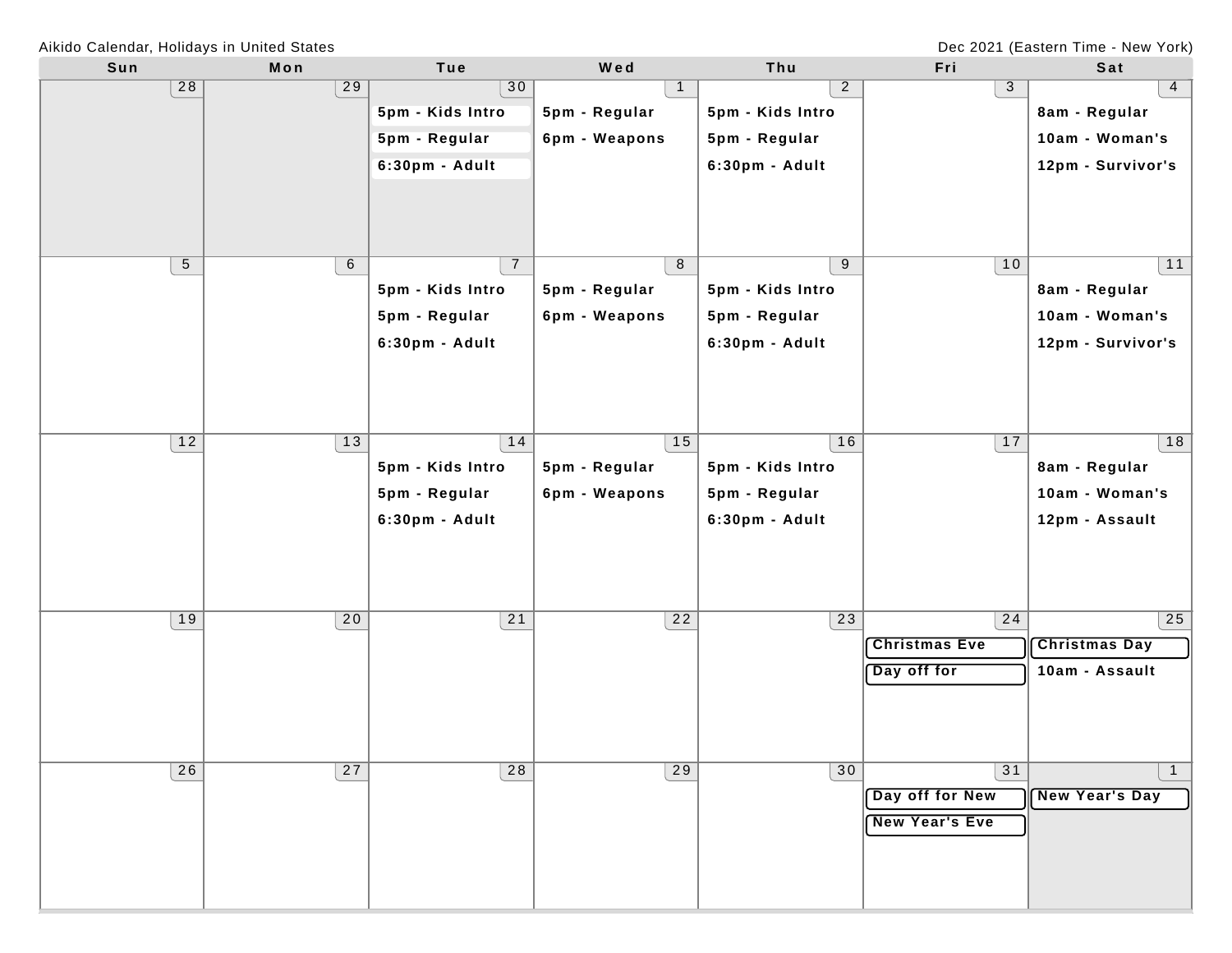Jan 2022 (Eastern Time - New York)

| Sun            | Mon                  | Tue                       | Wed             | Thu              | Fri                   | Sat               |
|----------------|----------------------|---------------------------|-----------------|------------------|-----------------------|-------------------|
| 26             | 27                   | 28                        | 29              | 30               | 31                    | 1                 |
|                |                      |                           |                 |                  | Day off for New       | New Year's Day    |
|                |                      |                           |                 |                  | <b>New Year's Eve</b> |                   |
|                |                      |                           |                 |                  |                       |                   |
|                |                      |                           |                 |                  |                       |                   |
| $\overline{a}$ | $\mathbf{3}$         |                           | $5\phantom{.0}$ | $6\phantom{.}6$  | $\overline{7}$        | 8                 |
|                |                      | $\overline{4}$            |                 |                  |                       |                   |
|                |                      |                           |                 |                  |                       |                   |
|                |                      |                           |                 |                  |                       |                   |
| 9              | 10                   | 11                        | 12              | 13               | 14                    | 15                |
|                |                      | 5pm - Kids Intro          | 5pm - Regular   | 5pm - Kids Intro |                       | 8am - Regular     |
|                |                      | 5pm - Regular             | 6pm - Weapons   | 5pm - Regular    |                       | 10am - Woman's    |
|                |                      | 6:30pm - Adult            |                 | 6:30pm - Adult   |                       | 12pm - Assault    |
|                |                      |                           |                 |                  |                       |                   |
|                |                      |                           |                 |                  |                       |                   |
| 16             | 17                   | 18                        | 19              | $\overline{20}$  | 21                    | $\overline{22}$   |
|                | <b>Martin Luther</b> | 5pm - Kids Intro          | 5pm - Regular   | 5pm - Kids Intro |                       | 8am - Regular     |
|                |                      | 5pm - Regular             | 6pm - Weapons   | 5pm - Regular    |                       | 10am - Woman's    |
|                |                      | 6:30pm - Adult            |                 | 6:30pm - Adult   |                       | 12pm - Survivor's |
|                |                      |                           |                 |                  |                       |                   |
|                |                      |                           |                 |                  |                       |                   |
|                |                      |                           |                 |                  |                       |                   |
| 23             | 24                   | 25                        | 26              | 27               | 28                    | 29                |
|                |                      | 5pm - Kids Intro          | 5pm - Regular   | 5pm - Kids Intro |                       | 8am - Regular     |
|                |                      | 5pm - Regular             | 6pm - Weapons   | 5pm - Regular    |                       | 10am - Woman's    |
|                |                      | 6:30pm - Adult            |                 | 6:30pm - Adult   |                       | 12pm - Survivor's |
|                |                      |                           |                 |                  |                       |                   |
|                |                      |                           |                 |                  |                       |                   |
| 30             | 31                   | $\mathbf{1}$              | $\overline{2}$  | 3                | 4                     | $5\overline{)}$   |
|                |                      | <b>First Day of Black</b> | 5pm - Regular   | 5pm - Kids Intro |                       | 8am - Regular     |
|                |                      | 5pm - Kids Intro          | 6pm - Weapons   | 5pm - Regular    |                       | 10am - Woman's    |
|                |                      | 5pm - Regular             |                 | 6:30pm - Adult   |                       |                   |
|                |                      | 6:30pm - Adult            |                 |                  |                       |                   |
|                |                      |                           |                 |                  |                       |                   |
|                |                      |                           |                 |                  |                       |                   |
|                |                      |                           |                 |                  |                       |                   |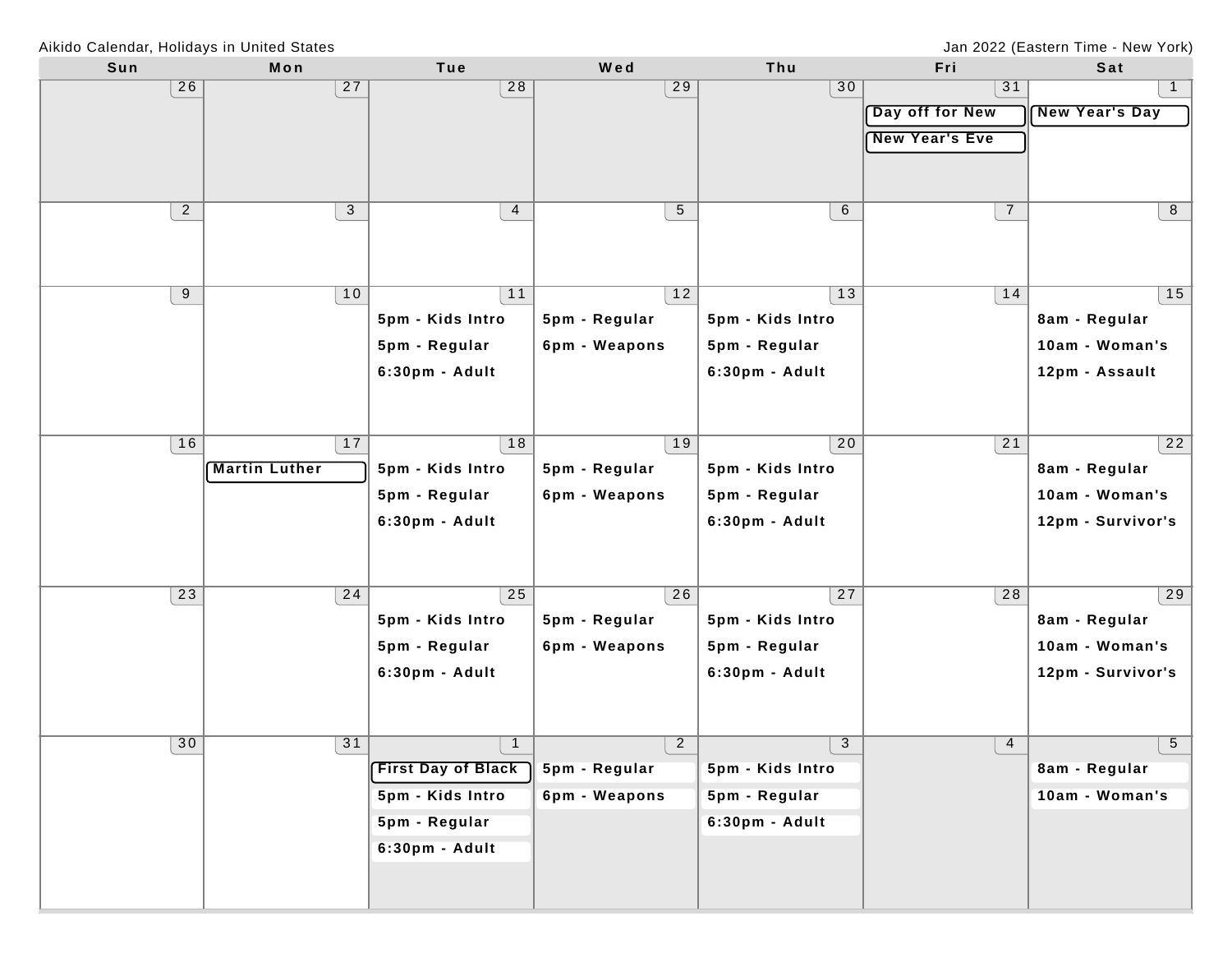Feb 2022 (Eastern Time - New York)

Aikido Calendar, Holidays in United States

| Sun | Mon                    | Tue                       | Wed             | Thu              | Fri | Sat               |
|-----|------------------------|---------------------------|-----------------|------------------|-----|-------------------|
| 30  | 31                     |                           | $\overline{2}$  | 3                | 4   | 5                 |
|     |                        | <b>First Day of Black</b> | 5pm - Regular   | 5pm - Kids Intro |     | 8am - Regular     |
|     |                        | 5pm - Kids Intro          | 6pm - Weapons   | 5pm - Regular    |     | 10am - Woman's    |
|     |                        | 5pm - Regular             |                 | 6:30pm - Adult   |     |                   |
|     |                        | 6:30pm - Adult            |                 |                  |     |                   |
|     |                        |                           |                 |                  |     |                   |
|     |                        |                           |                 |                  |     |                   |
|     |                        |                           |                 |                  |     |                   |
| 6   | $\overline{7}$         | 8                         | 9               | 10               | 11  | 12                |
|     |                        | 5pm - Regular             | 5pm - Regular   | 5pm - Regular    |     | 8am - Regular     |
|     |                        |                           |                 |                  |     | 10am - Assault    |
|     |                        |                           |                 |                  |     |                   |
|     |                        |                           |                 |                  |     |                   |
| 13  | 14                     | 15                        | 16              | 17               | 18  | 19                |
|     | <b>Valentine's Day</b> | 5pm - Regular             | 5pm - Regular   | 5pm - Regular    |     | 8am - Regular     |
|     |                        |                           |                 |                  |     | 10am - Woman's    |
|     |                        |                           |                 |                  |     | 12pm - Survivor's |
|     |                        |                           |                 |                  |     |                   |
|     |                        |                           |                 |                  |     |                   |
|     |                        |                           |                 |                  |     |                   |
| 20  | 21                     | 22                        | $\overline{23}$ | 24               | 25  | 26                |
|     | <b>Presidents' Day</b> | 5pm - Kids Intro          | 5pm - Regular   | 5pm - Kids Intro |     | 8am - Regular     |
|     |                        | 5pm - Regular             | 6pm - Weapons   | 5pm - Regular    |     | 10am - Woman's    |
|     |                        | 6:30pm - Adult            |                 | 6:30pm - Adult   |     | 12pm - Survivor's |
|     |                        |                           |                 |                  |     |                   |
|     |                        |                           |                 |                  |     |                   |
| 27  | 28                     | $\mathbf{1}$              | $\overline{2}$  | 3                | 4   | 5                 |
|     |                        | <b>First Day of</b>       | 5pm - Regular   | 5pm - Kids Intro |     | 8am - Regular     |
|     |                        | 5pm - Kids Intro          | 6pm - Weapons   | 5pm - Regular    |     | 10am - Woman's    |
|     |                        | 5pm - Regular             |                 | 6:30pm - Adult   |     |                   |
|     |                        | 6:30pm - Adult            |                 |                  |     |                   |
|     |                        |                           |                 |                  |     |                   |
|     |                        |                           |                 |                  |     |                   |
|     |                        |                           |                 |                  |     |                   |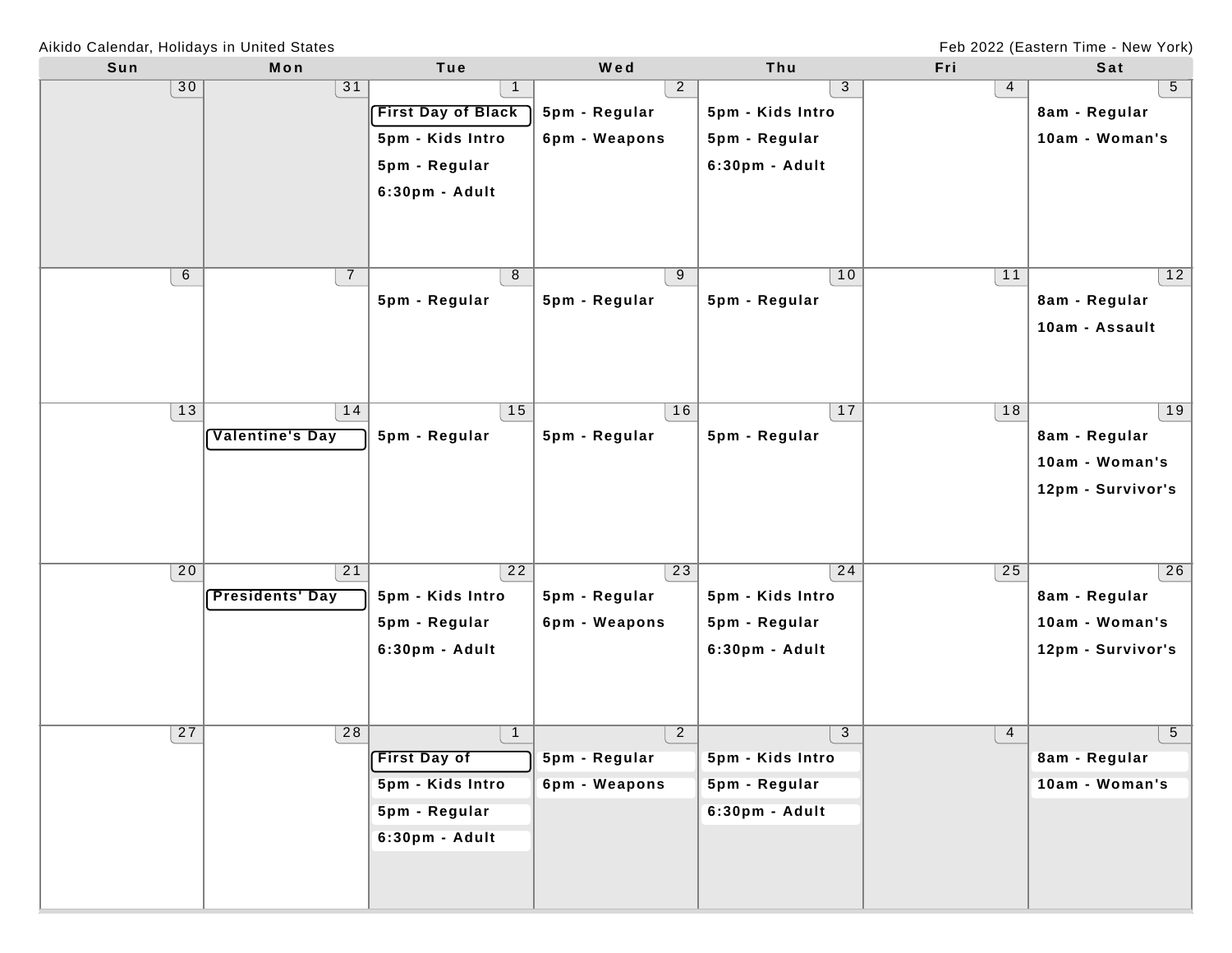Mar 2022 (Eastern Time - New York)

| Sun             | Mon            | Tue                 | Wed            | Thu                      | Fri            | Sat               |
|-----------------|----------------|---------------------|----------------|--------------------------|----------------|-------------------|
| 27              | 28             | $\mathbf{1}$        | $\overline{2}$ | 3                        | 4              | 5 <sub>5</sub>    |
|                 |                | <b>First Day of</b> | 5pm - Regular  | 5pm - Kids Intro         |                | 8am - Regular     |
|                 |                | 5pm - Kids Intro    | 6pm - Weapons  | 5pm - Regular            |                | 10am - Woman's    |
|                 |                | 5pm - Regular       |                | 6:30pm - Adult           |                |                   |
|                 |                | 6:30pm - Adult      |                |                          |                |                   |
|                 |                |                     |                |                          |                |                   |
|                 |                |                     |                |                          |                |                   |
|                 |                |                     |                |                          |                |                   |
| 6               | $\overline{7}$ | 8                   | 9              | 10                       | 11             | 12                |
|                 |                | 5pm - Kids Intro    | 5pm - Regular  | 5pm - Kids Intro         |                | 8am - Regular     |
|                 |                | 5pm - Regular       | 6pm - Weapons  | 5pm - Regular            |                | 10am - Woman's    |
|                 |                | 6:30pm - Adult      |                | 6:30pm - Adult           |                | 12pm - Assault    |
|                 |                |                     |                |                          |                |                   |
|                 |                |                     |                |                          |                |                   |
|                 |                |                     |                |                          |                |                   |
| 13              | 14             | 15                  | 16             | 17                       | 18             | 19                |
| Daylight Saving |                | 5pm - Kids Intro    | 5pm - Regular  | <b>St. Patrick's Day</b> |                | 8am - Regular     |
|                 |                | 5pm - Regular       | 6pm - Weapons  | 5pm - Kids Intro         |                | 10am - Survivor's |
|                 |                | 6:30pm - Adult      |                | 5pm - Regular            |                |                   |
|                 |                |                     |                | 6:30pm - Adult           |                |                   |
|                 |                |                     |                |                          |                |                   |
|                 |                |                     |                |                          |                |                   |
|                 |                |                     |                |                          |                |                   |
| 20              | 21             | 22                  | 23             | 24                       | 25             | 26                |
|                 |                | 5pm - Regular       | 5pm - Regular  | 5pm - Regular            |                | 8am - Regular     |
|                 |                |                     |                |                          |                | 10am - Survivor's |
|                 |                |                     |                |                          |                |                   |
|                 |                |                     |                |                          |                |                   |
|                 |                |                     |                |                          |                |                   |
| 27              | 28             | 29                  | 30             | 31                       | $\overline{1}$ | $\overline{2}$    |
|                 |                | 5pm - Regular       | 5pm - Regular  | 5pm - Regular            |                | 8am - Regular     |
|                 |                |                     |                |                          |                |                   |
|                 |                |                     |                |                          |                |                   |
|                 |                |                     |                |                          |                |                   |